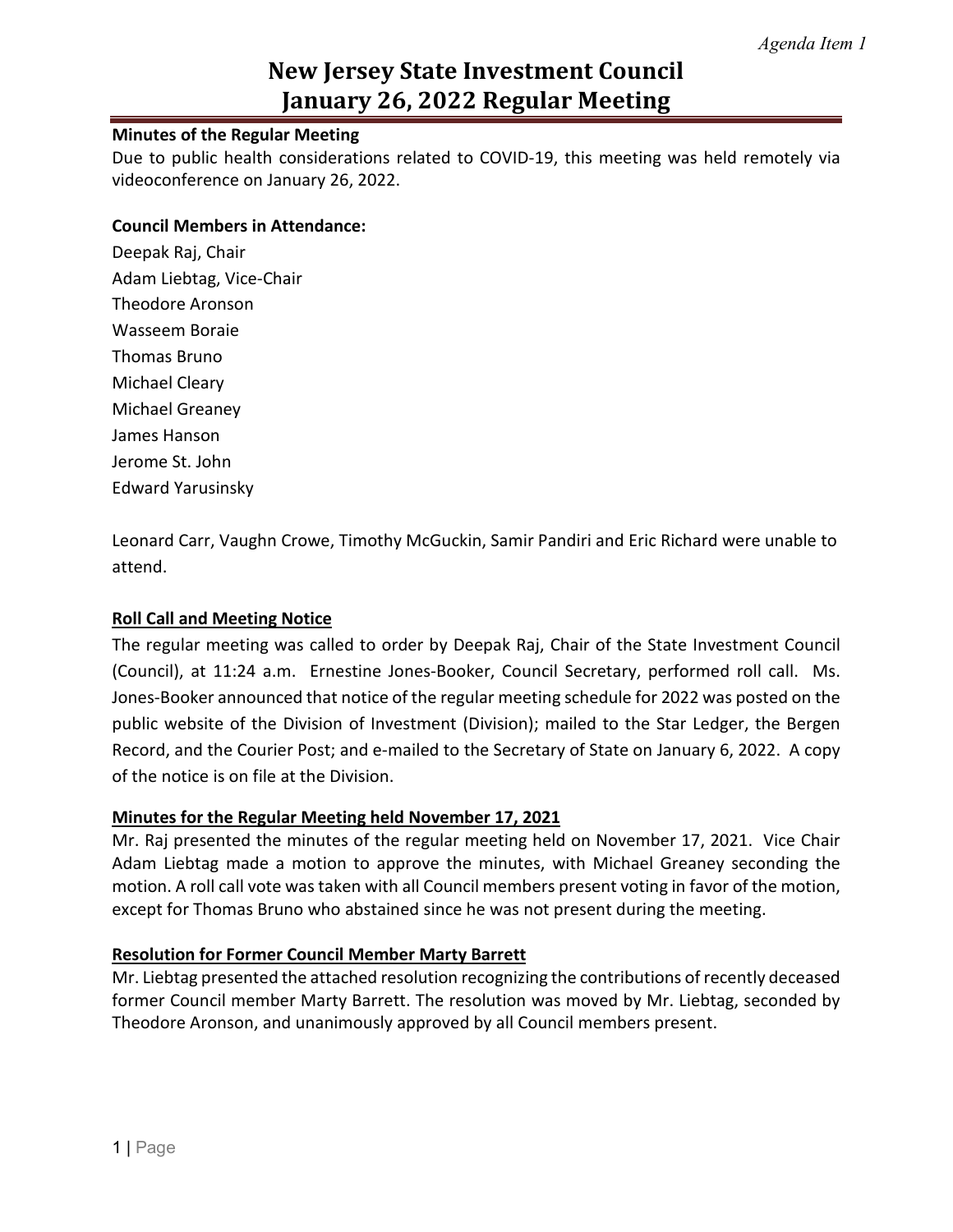## **New Jersey State Investment Council January 26, 2022 Regular Meeting**

### **State Investment Council Fiscal Year 2021 Annual Report**

Shoaib Khan, Acting Director of the Division, presented a draft of the State Investment Council Annual Report for Fiscal Year 2021. Wasseem Boraie made a motion to approve the report as presented, with Michael Cleary seconding the motion. A roll call vote was taken, with all Council members present voting in favor of the motion.

#### **Director's Report/Portfolio Update**

Mr. Khan presented the Director's Report, providing an update on capital markets, portfolio performance and asset allocation through December 31, 2021.

### **Report on Northern Ireland**

Lynn Jahn of the Division presented the Division's annual report to the Governor and the Legislature with respect to U.S. corporations doing business in Northern Ireland and their adherence to the MacBride principles of nondiscrimination in employment.

### **State of New Jersey Cash Management Fund Administrative Fee Reduction**

Mr. Khan reported that the Division extended the reduced administrative fee charged to Otherthan-State participants in the State of New Jersey Cash Management Fund effective December 22, 2021 for a period of up to six months. He stated the intent of the temporary reduction was to allow Other-than-State participants to earn a positive yield and reported that the reduction will be reevaluated by the Division periodically prior to expiration.

#### **Public Comment**

There were no speakers for public comment.

#### **Adjournment**

Mr. Bruno made a motion to adjourn the meeting, with Mr. Cleary seconding the motion. On a roll call vote, all Council members present voted in favor of the motion. The meeting was adjourned at 11:39 a.m.